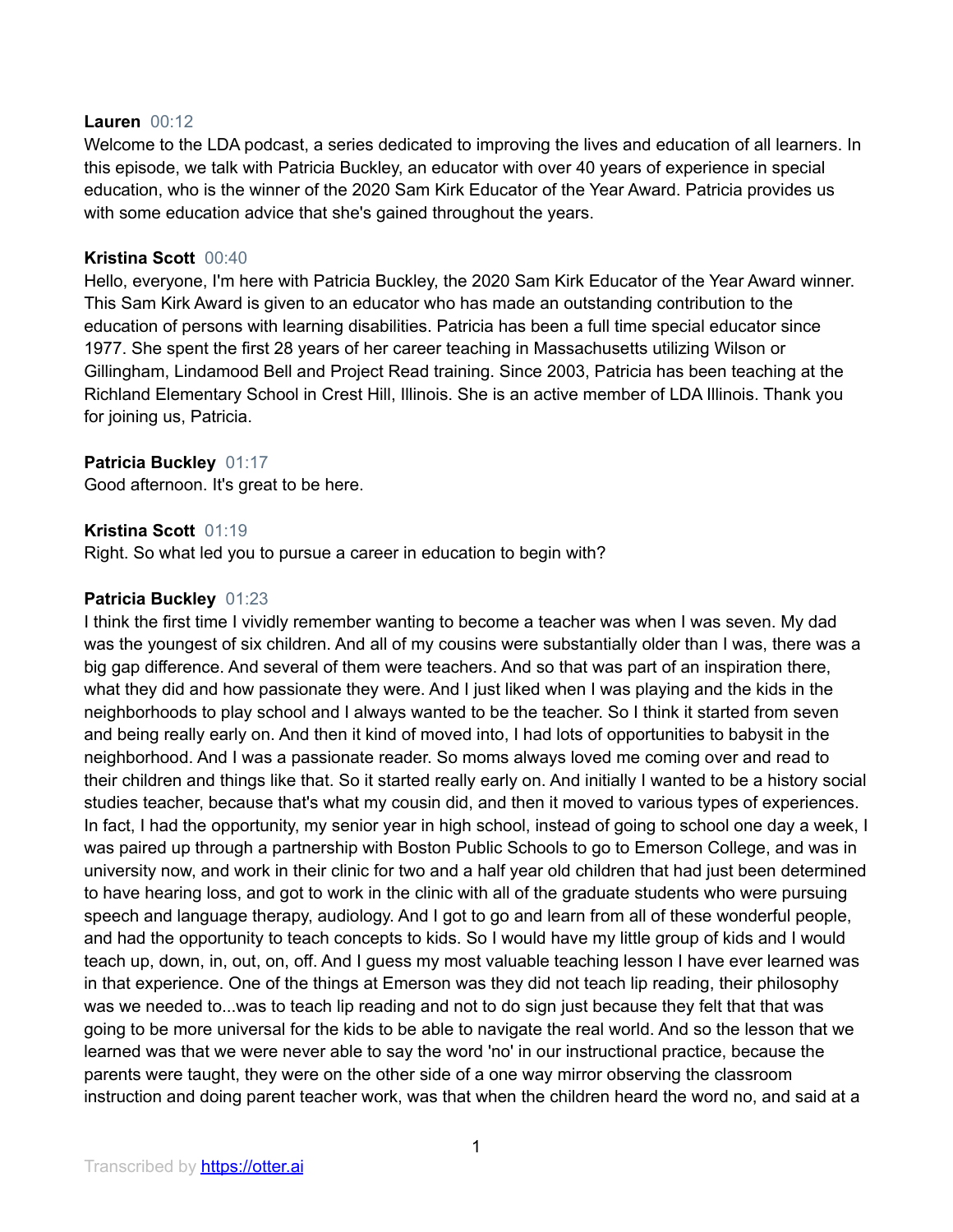certain level, they would freeze because they were in some perilous situation. They're gonna go touch a hot stove, or they were at the top of the staircase or run across the street. So as we sat there, in the little group and you said, 'Oh, no, no, no, that's not it honey,' there was like, no. At the end of each session, all of the professors and all of the practitioners, we sat around a table and we would talk about each of the students but then they would say, Patricia, you said the word 'no' six times. And they would have to keep you know, they kept track of what you did. And it really then taught me what 'no' is, but that how to reframe your questions or your feedback to students. So it continues to be my most powerful lesson that I've ever learned in education. From that opportunity as a school senior.

# **Kristina Scott** 05:03

That's awesome. I never heard of that. And then just because it makes sense now, like saying no, it's only used in safety situations for these students, and then how often do I even tell my own child 'no.' Or maybe I should be reframing that and really structuring. What can you do so that they know exactly what to do rather than what not to do? It's a great lesson. And you got to learn it so early.

# **Patricia Buckley** 05:31

Exactly. No, it was, and that kind of led to this sort of trajectory in terms of where I went in terms of my teaching. Initially, I had applied to Emmerson. And you could probably tell from the accent I have, I can have a very strong Bostonian accent because I was born and bred there. And they told me yes, if you come, you will have to take speech and language classes because we have to get rid of that accent.

#### **Kristina Scott** 06:00

I'm going to tell you that I don't notice it but I'm from Massachusetts.

# **Patricia Buckley** 06:02

So we're from the same neighborhood. But because of you know, family situations, and my dad was taking a job in the western part of the state, I was applying to Boston schools. And at that time, you couldn't apply for housing if you lived in Boston Proper, because it was such a low availability of housing that they were using it for out of state students. So I ended up going to Bridgewater State College, but went into special education and was dual certified in both elementary and special education.

# **Kristina Scott** 06:44

And you've made a career of it.

# **Patricia Buckley** 06:46

Yes, I had. At that time that I graduated, it was Proposition Two and a Half in Boston said there were no teaching jobs available, you had to look outside of the state and had the opportunity. I was the State Secretary for the Student Council of Exceptional Children, and arranged for a group of us to go to Atlanta for the National CEC conference. And they had a job fair and I had actually then got a position to go teach on an Indian reservation 150 miles north of Flagstaff, which is, well, this will be a great opportunity. But in the interim, I had graduated and I was like, 'What am I going to do for the summer?' And I had already been in contact with a headhunter for a teacher and an opportunity arose to work at a summer school program. I'm at Eagle Hill in Hardwick, Massachusetts, and paid for them to find me the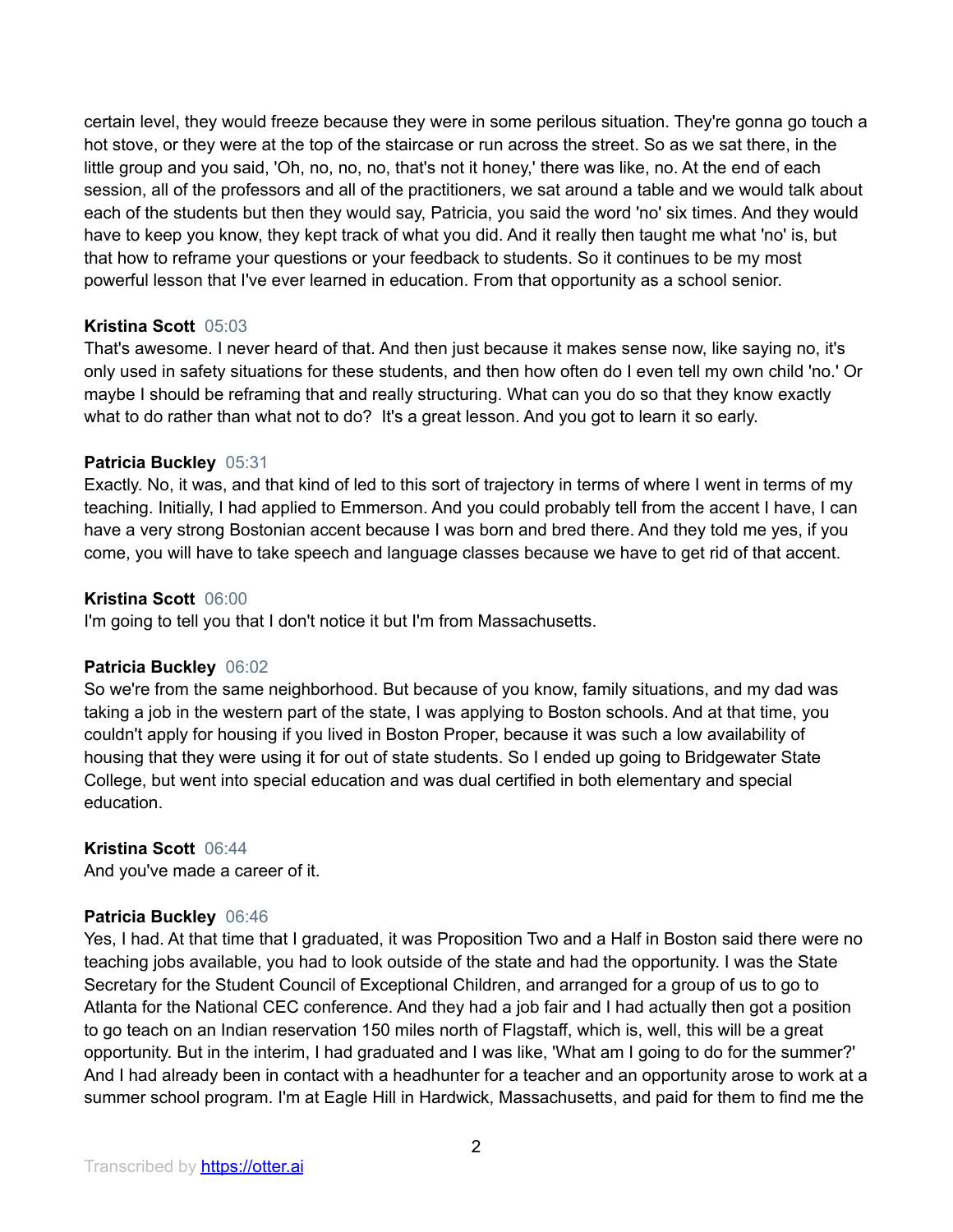job. But I said, 'Oh, this would be a great opportunity for me to go and have my own classroom and kind of learn and practice my craft' and I went to that summer school program. And then I didn't leave for 20 years later, but I found a home there and great, amazing learning opportunities in terms of being able to work with children with specific learning disabilities, but had the benefit of also doing lots of work with them because they live there, residentially and...

**Kristina Scott** 08:23 The full wraparound.

**Patricia Buckley** 08:24

# **Patricia Buckley** 08:24

Yes, kind of, yes. And helping them with homework. And you know what that looked like for school and making good choices. And so I've been blessed by the experiences that I've had early on in my career that, I think part of it has led me to continue to do what I did. One of the frustrations for me being at Eagle Hill was to see the number of children come, there were high school students that couldn't read or struggled with reading and they had all of these other amazing attributes and talents, but that was the thing that was holding them back. So I had this opportunity to look at a position in grades one through three to work with kids in reading. So I left there and I continue to serve that population of younger kids that hopefully make a difference that they don't have to wait until high school to figure out that they need help and support so that they can navigate their world and to be able to share their talents and their gifts that they have.

# **Kristina Scott** 09:41

So often in education, we are asked to do a lot or are asked maybe to be a therapist or a cheerleader, the teacher as well as maybe the parent sometimes, and what I see a lot is kind of a burnout in teachers. You often hear about teacher burnout. So what has kept you going for 40 plus years? And what has it been that you have avoided the burnout?

# **Patricia Buckley** 10:10

I will say my burnout was probably very early on in my career, because then you just really kind of question yourself, Am I being effective? Am I making a difference? You know, and I had this incredible special education director at Eagle Hill, Norma Shields, and she'd go, 'What flag is up? Is it the S Day or the L Day of the staying flag or the leaving flag?' Because you just, particularly early on, you kind of question, are you making a difference? You know, do you have the skills and the talents and she gave me a valuable lesson, because it was like, I always try to, we get to pick the kinds of classes, you know, I want to work with kids that really need to work on handwriting, and they need to work on oral language, they need to work on reading and, and you'd always put down what you don't want to teach and I always put down writing. Like I don't want to teach writing. And every time we did new classes, she would give me a writing class. 'What are you doing to me?' But again, it was a valuable lesson, I was determined that I was going to make writing successful and pleasurable for me to teach and look at growth for students. But for them to feel like that they can be successful writers and things like that. And it's kind of one of my greatest joys I have when I get to work with students that come to me for writing,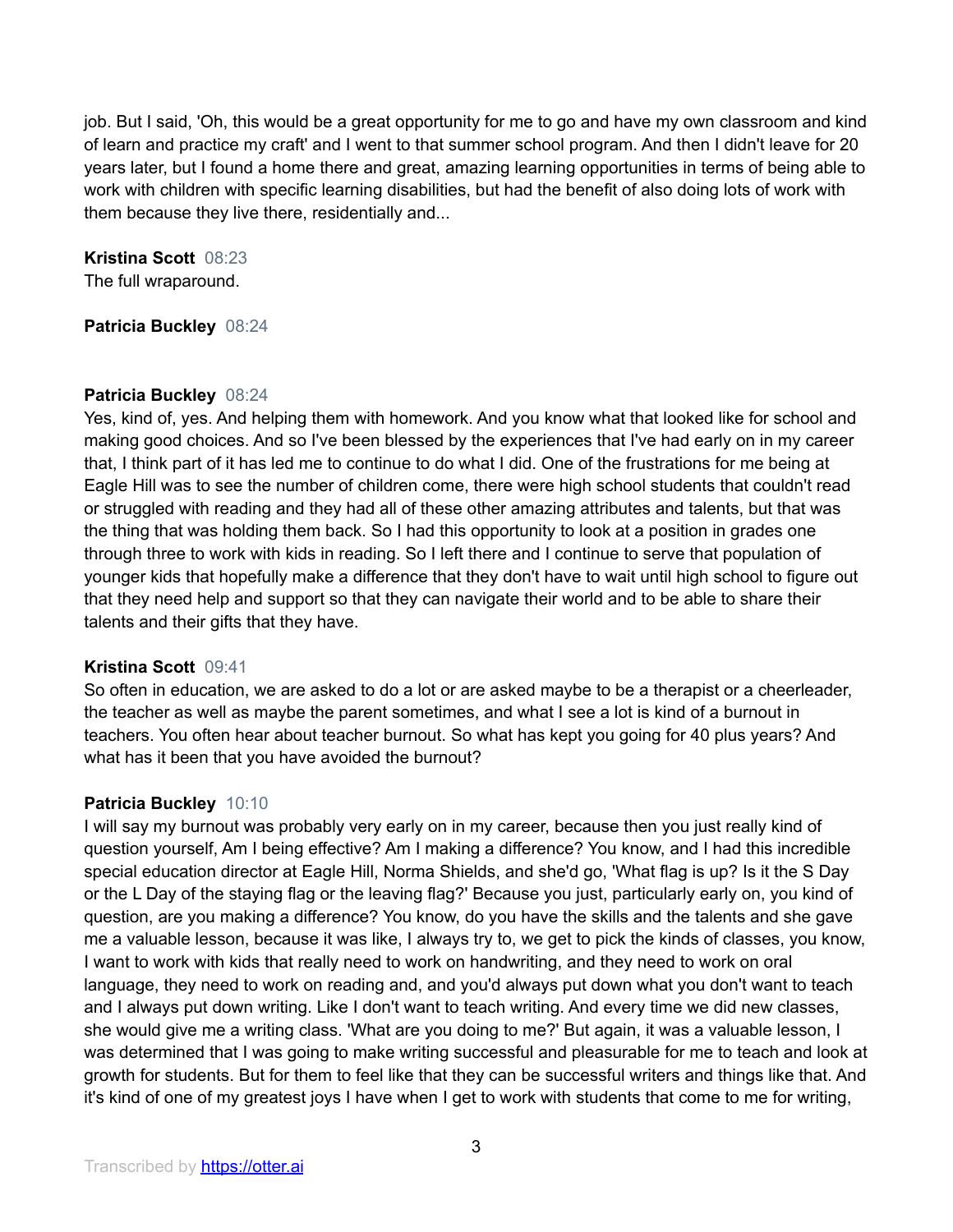and let them see themselves as writers and communicators and things, but it was like, 'Okay, I'm going to keep working at this' and kind of one of my personal philosophies has always been, I always go and take on a new challenge every year to learn something new, whether it be personal or professional, and do things that are out of my comfort zone. And that it helps me then to appreciate what struggles or challenges the students that I have to have to face when I'm asking them to do things. You know, I'm a reader, I can read. But I don't always think about what I do to be a reader when I sit down and enjoy a book to read. But for them, it isn't always enjoyable. So by taking on that personal challenge to learn something new, it has kept me mindful of what my students have to do and how I have to work with them to know that it's okay to make mistakes. What you do to pick yourself up to persevere, looking at a new strategy or a new skill, to work through something. And the other thing is those 'aha' moments when you have a kid sitting in front of you is, 'oh, my goodness, I get it. This makes sense.' To me, it is the most warm feeling that you can have. And so I look for those everyday.

# **Kristina Scott** 13:20

Sounds like you have an incredible growth mindset for both yourself and the students that you work with.

#### **Patricia Buckley** 13:25

And I think in terms of me professionally, if I have any opportunity, I can get to avail myself to professional development at my school, I always take advantage of it. The other thing I've done is, I really look at finding my community in a school system. The reality is, people are all at different places, and where they are. And I find my miracles and I find these group of people who have similar mindsets, that, to me in terms of being open and learning and growing and, and creating that community of support that helps to keep that positive mindset and to like to continue to do what we do, and to be able to have somebody that I can go, Oh my God, you wouldn't believe what my students did today. And that same person is going to have that same joy and thrill for me. So I think that that is really important. I think also just involvement in different groups and organizations like the Learning Disabilities Association and whatever, you know, if it's ASHA, American Speech and Language or Council for Exceptional Children or any organizations that also provide you with that other community. Sometimes it's very easy to feel like you're all alone on this ship, and to be able to have resources and places to go that...

# **Kristina Scott** 14:15

Support you and embrace you.

# **Patricia Buckley** 15:01

Exactly, you know, and that it's kind of like the wonderful thing of over these last couple of days and going to all of the workshops and you go to seminars like, 'Well, I knew that.' But isn't that great confirmation is like, yes, what you're doing is still really valid, relevant, it's still practical, but also to see some of the struggles that you know, that other places in the country you're dealing with, it's like, yes, you know, how are we dealing with anxiety and children and, you know, dealing with ELL students, and how that has increased, and how best to serve that population of students and you know, how to work with and preparing students for life transitions. And so there's all kinds of things that you gain from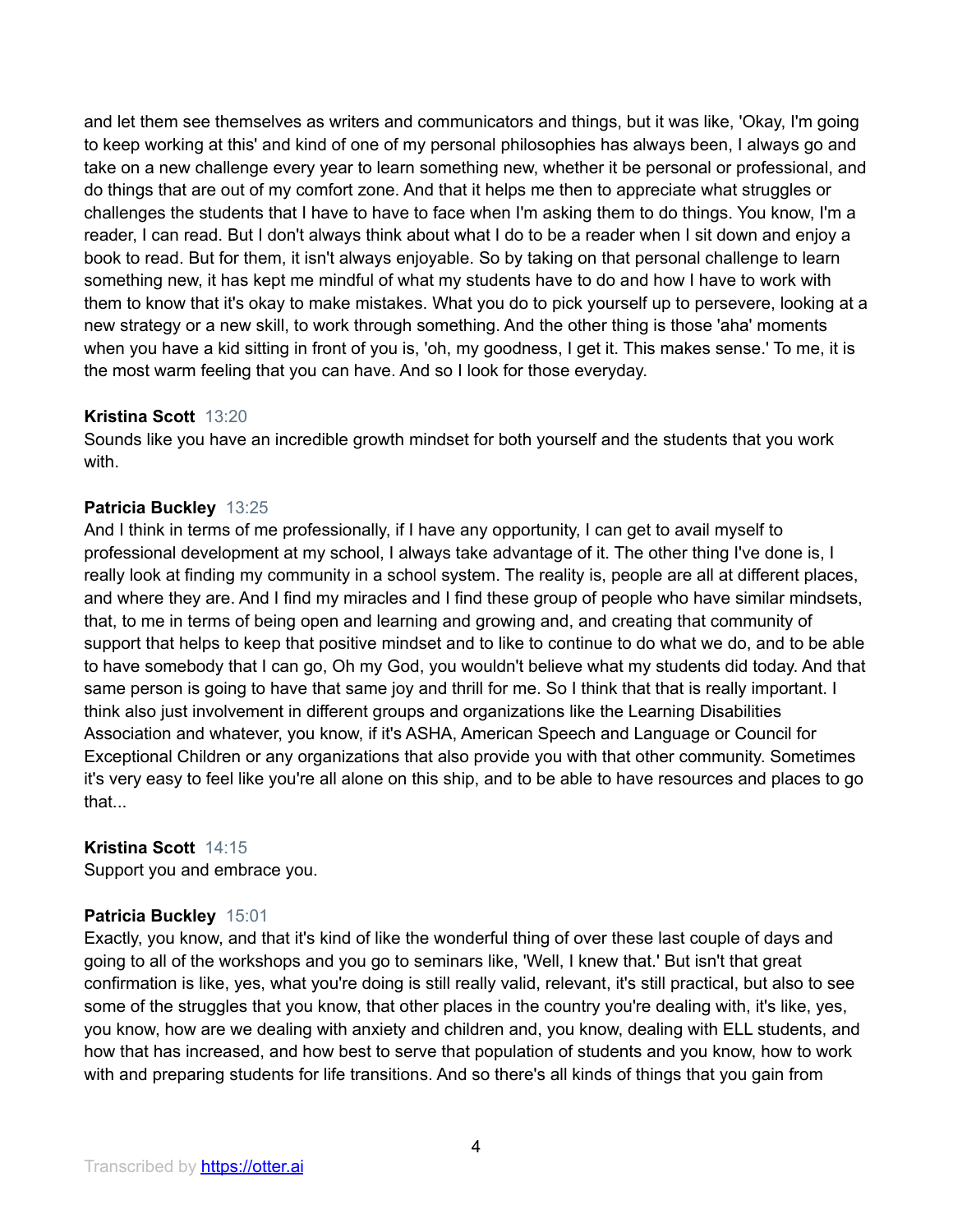those kinds of experiences, from a multitude of people with all kinds of experiences and stuff. So I guess I'm kind of like a sponge, I just enjoy learning.

# **Kristina Scott** 16:11

That's great. That's what we want to see in our teachers, the love of learning and the self reflection that goes with learning and the continuous learning process that's ongoing.

# **Patricia Buckley** 16:20

And that makes a difference. Because I'll tell you that when I go back to school on Friday, it's like, 'Where have you been Miss Buckley?' and I'll finally be able to tell them where I've been but it's like: "Guess what, this is what we're going to try, because this is something that I learned, and we're gonna see how it goes," and get feedback from them. They're kind of a great resource for, yeah, good feedback.

# **Kristina Scott** 16:42

Right. Exactly, exactly.So you've been in education for over 40 plus years, what have been the biggest changes you've seen?

# **Patricia Buckley** 16:53

For me, I think the saddest part of just looking at my students, because kids are wonderful, they are joyful. It's the unfortunate adult circumstances that many of them have to contend to deal with on a day to day basis. That, you know, if you're five, or six, or seven, or you're 17, that they'd have to contend with issues from home life, that you really need to know your kids and what they come to school with. And it's not that they don't want to try harder. But I think a lot of them have a lot more stuff in there. They're worried about, you know, it's like, where am I sleeping tonight, and I don't have a coat, have I had breakfast? I've seen just more of an impact on that, in terms of, of my students. But for most of them, you know, they want to learn, they want to feel accepted, they want to do well.

# **Kristina Scott** 18:04

For some school is that safe place for them/

# **Patricia Buckley** 18:06

It is their only safe place. So that's what my school room is like, it's a place to be safe, and to build that for students that they know that when they come there, it's a positive place to be that they're going to be supported, and they're going to be cared for. And it's okay to make mistakes. The best mistakes are the best teachers. That's why I have erasers all over my room. So I make them all...I make them all the time. But in terms of what you know, of what I have to deal with, in terms of my students. You know, there's been many great things just in terms of, you know, what we're doing in research and practice in terms of reading and really looking at reading and how best to serve students. The fact that I started, like I said in the 70s, and, you know, it was PL 94 142. And, you know, being off in a little classroom, you know, in the basement and having kids have more opportunities to be involved in school wide community and not being held back because they can't read, that they can partake in many experiences like everyone else.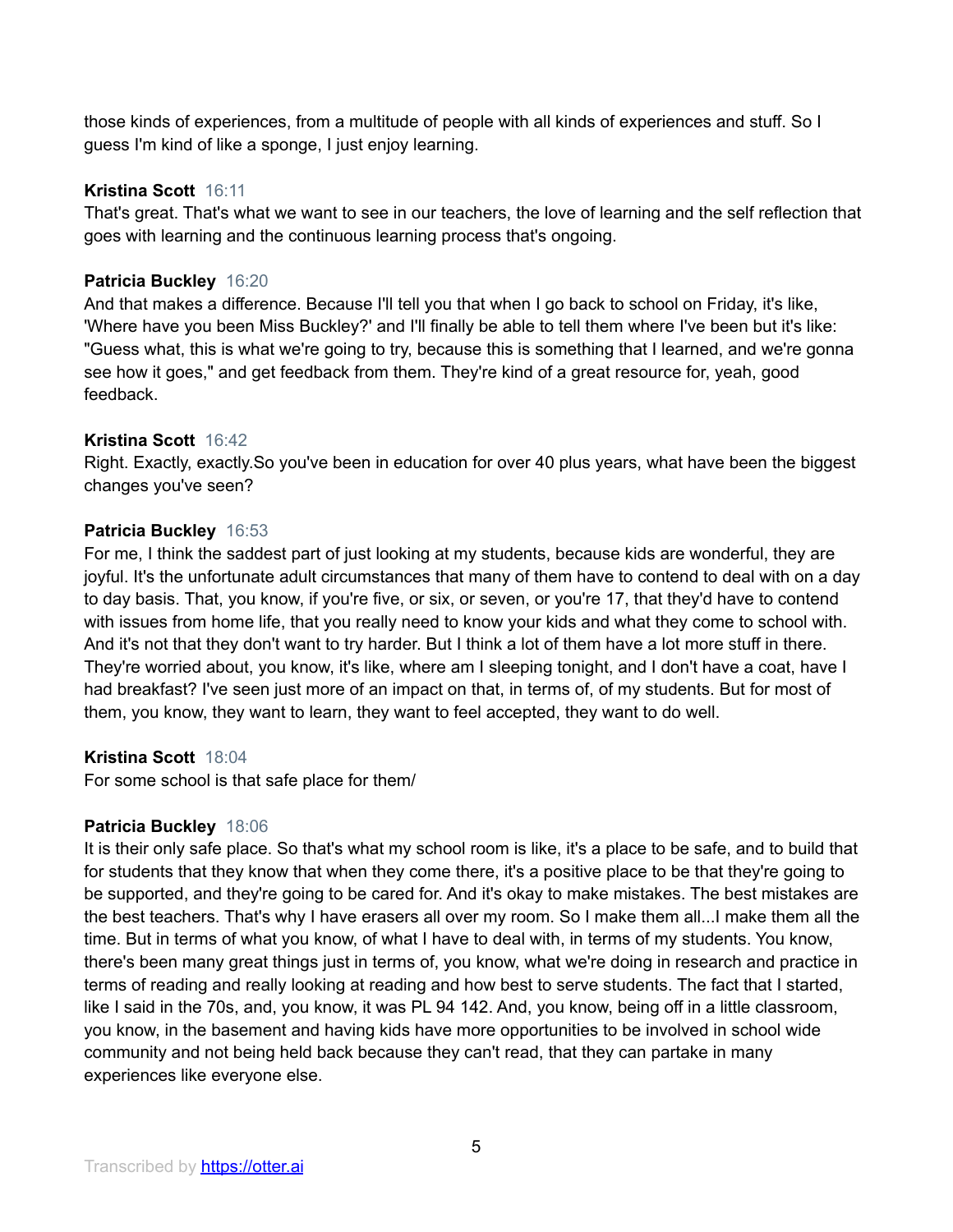#### **Kristina Scott** 19:29

So being in that inclusion general education classroom instead of that basement dwelling class right now where nobody sees them. It's a big change with IDEA and the reauthorizations that have happened over the years as well.

### **Patricia Buckley** 19:43

Exactly. So those are some great things that I've seen.

#### **Kristina Scott** 19:50

So you have a wealth of knowledge in terms of the teaching profession. What advice do you have for new teachers or educators that have been around and are kind of feeling burnout?

#### **Patricia Buckley** 20:02

I think, and I've had many, I've been blessed to have had the opportunity to mentor student teachers, to mentor colleagues. I've had colleagues mentored to me and I think, for me, the two lessons that I always share with them, one I've already shared with you about continuing to be a student, because it helps to keep you in perspective of what your children have to do every day. But I think the most important thing is reflection. And every day, I get out driving home from school, I am, you know, replaying my day and looking at what worked, what I would tweak, what didn't work, you know, how do they make this child feel? Did I deliver the instruction in the right way? Did I feel like I rushed them, but just always reflecting on my practice, and what am I going to do the next day to make it be different? So I think reflecting on your practice, and what you do makes a big...is an important lesson that I would share with them.

#### **Kristina Scott** 21:20

Yeah, great advice. I think that really promotes that whole continuous learning process and the cycle that we do as teachers. And if we stay in that cycle, it's hard to get burned out because we're always looking to improve and then...

#### **Patricia Buckley** 21:35

Well, it is kind of like looking for that next challenge. What is it going to be? and stuff and so I was always looking for that next challenge.

#### **Kristina Scott** 21:46

So thank you, Patricia, for all you have to share. And congratulations on the Sam Kirk Award. We obviously chose a very deserving recipient.

#### **Patricia Buckley** 21:55

Well, thank you so much. I appreciate you taking the time to let me talk to you this afternoon.

#### **Kristina Scott** 22:00 Thank you.

**Lauren** 22:10